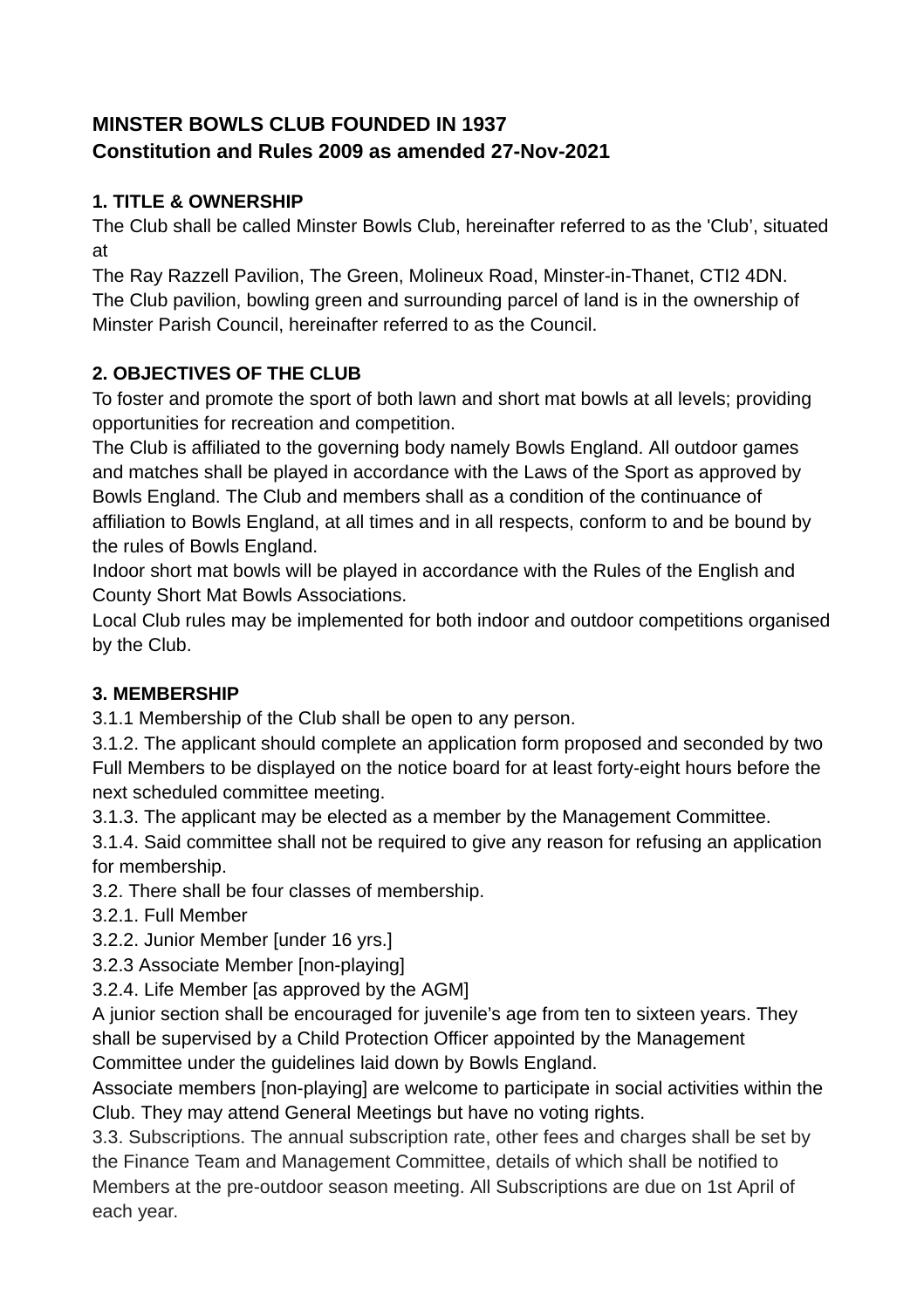#### **4. MANAGEMENT COMMITTEE**

OFFICERS: The President [see 5.11.] **Chairperson** Honorary Secretary Honorary Treasurer Ladies Captain Men's Captain Indoor Captain

EXECUTIVE MEMBERS: Fixtures Secretary [outdoors] Fixtures Secretary [indoors] Competitions Secretary [outdoors] Competitions Secretary [indoors] House Manager Greens Manager FundRaising/Social Manager Bar Manager [see 5.5.] Catering Manager

In addition to voting for the above, the following positions should be voted for as non-committee members, namely Men's Outdoor Vice Captain, Ladies Outdoor Vice Captain and Indoor Vice Captain

4.1 All nominations for office as required, must be proposed and seconded by two full members and acceptance signified by the nominee on the nominations list posted on the notice board. The list shall be open until the AGM. The exception to the above is the list for the short-mat nominations. The extraordinary meeting of the Club held 7th April 2014 decided that the election of the Short-Mat Captain, Vice-Captain and Match Secretary will take place at the Short-Mat presentation evening normally in May annually. Their duties are then in line with the short-mat season.

4.2. All persons elected will remain in office for a period of one year or until the next AGM. Any position remaining vacant following the AGM or which shall subsequently become vacant may be filled by the Management Committee.

## **5. MANAGEMENT COMMITTEE [Duties of]**

5.1. The affairs of the Club shall be directed by the Management Committee who shall normally meet monthly. A quorum for a meeting will be six members two of whom shall be officers.

5.2. Accurate records of the Club finances shall be kept by the Hon. Treasurer. The records to be available for inspection by members giving reasonable notice. They shall be independently audited. The Club will maintain necessary bank accounts and authorised signatories to sign cheques. The Club accounting period shall end on September 30th. 5.3. The committee shall affiliate with such bowls associations as may be necessary. 5.4. Sub committees may be set up as necessary to support the functions of some committee titles.

5.5. The Bar Manager, Child Protection Officer and representatives to various affiliated bodies shall be appointed by the committee, as will the Trustees [if necessary] 5.6. A simple majority will pass any motion. In the event of an equality of votes the

Chairman is entitled to an additional casting vote.

5.7. To ensure that a Club register is kept on the premises with details of the membership. Such details will remain in restricted circulation within the membership. 5.8 To maintain and have cause to be renewed any Statutory Licences that may be required.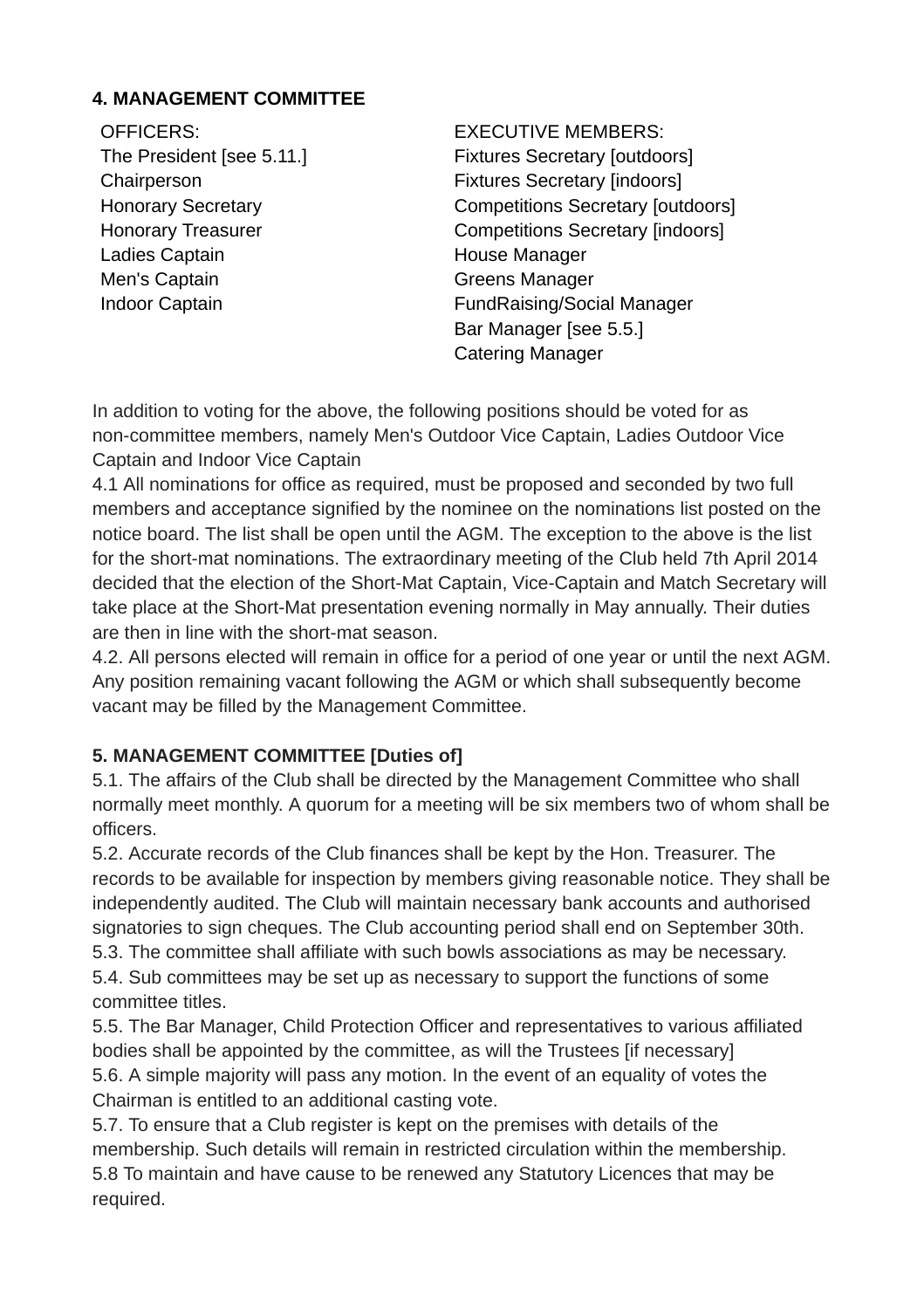5.9 To complete monthly checks and maintain records as required by the District Fire Officer and Implied Terms of the fire insurance policy. A responsible person will be appointed to fulfil this role.

5.10 To appoint representatives to KCBA, IOTBA, IOTLBA, EKSMBA, KCLBA.

5.11. By unanimous decision to appoint The President and Vice President[s]

5.12 The President shall have full voting rights on the Management committee.

## **6. GENERAL MEETINGS**

6.1. The Annual General Meeting of the Club shall be held at the end of November each year. Twenty-eight days' notice of the date of the AGM will be posted on the Club notice board.

6.2. Members must advise the Hon. Secretary in writing of any business to be moved at the AGM at least twenty-one days beforehand. Any written proposal/s given to the Hon Secretary must be supported by six signatories.

6.3. The Hon. Secretary shall give notice of the Agenda for the AGM not less than seven days beforehand, the Agenda to be posted on the Club notice board and copies available on request from the Secretary.

6.4. Special Meetings may be called by the Management Committee or by a member. The member must submit a written request to the Hon. Secretary supported by twelve signatories, at least twenty-one days before a meeting can be convened. At least fourteen days' notice of the purpose of such meeting shall be given to members by post. 6.5. The Agenda for the Special Meeting will be posted on the Club notice board seven

days before the meeting and will also be available from the Secretary on request.

6.6. At all General Meetings, the Chair will be taken by the Chairperson of the Club. In their absence, a deputy may be appointed or failing this the full members present shall elect their Chairperson

6.7. A quorum for a General Meeting shall be thirty-five full members and each entitled to one vote.

6.8. Decisions made at a General Meeting shall be by simple majority from those full members attending. In the event of equality of votes the Chairperson shall have an additional casting vote.

6.9. The business of the AGM shall be:-

6.9.1. To confirm the Minutes of the previous AGM and any General Meetings held subsequent to the last AGM

6.9.2. Matters that may be arising from those Minutes

6.9.3. To receive the audited accounts for the past year from the Hon. Treasurer

6.9.4. To receive annual reports from:-

a] the Hon. Secretary

b] the Men's Captain

c] the Ladies Captain

d] the Indoor Captain

6.9.5. To elect from the nominations made, the Officers and Executive members to form the Management Committee. Should there be more than one nomination for a position then a ballot will be held and invigilators appointed to confirm the votes cast for the Chairperson to announce.

6.9.6. To elect members from the nominations sheet to the selection committees.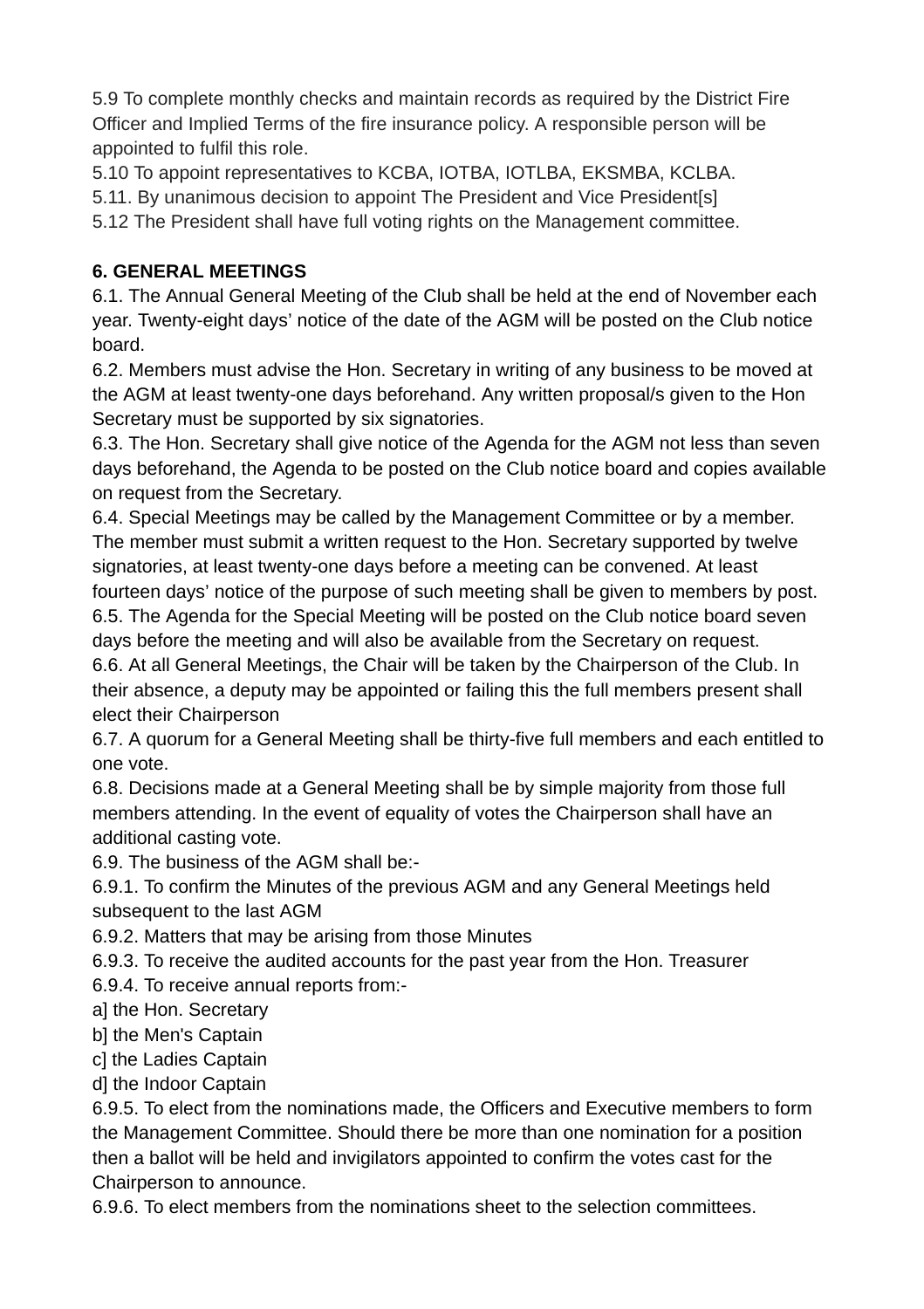6.9.7. If necessary, to inform and confirm the names of the Trustees [at least two in number].

6.9.8. To confirm the appointment of the auditor[s].

6.9.9. To agree the date for the pre-season meeting when subscriptions and fees will be announced

6.9.10. On the recommendation of the Management Committee to appoint Life Members in recognition of outstanding service.

6.9.11. To transact only such business as recommended by the Management Committee or given to the Hon. Secretary by member[s] in writing twenty-one days prior to the meeting. [see 6.2.]

# **7. ALTERATIONS TO THE CONSTITUTION & RULES**

7.1. Any proposed alteration to the Constitution and Rules must comply with 6.4. above. For a motion to be carried not less than two-thirds of the requisite quorum must vote in favour. If the numbers present exceed 35 then two-thirds of those present must vote in favour of the motion.

## **8. DISSOLUTION**

8.1. If at any time a resolution is properly received calling for the dissolution of the Club, the Hon. Secretary shall immediately convene a Special Meeting to be held not less than twenty-one days thereafter to discuss and vote on the resolution.

8.2. If at that Special Meeting the resolution is carried by at least two-thirds of the full members present the Management Committee shall thereon or at such date as specified in the resolution, proceed to realise the assets of the Club and discharge all debts and liabilities of the Club.

8.3. After discharging all debts and liabilities of the Club the remaining assets shall not be paid or distributed amongst the full members but shall be given or transferred to Minster [Thanet] Parish Council and used only for the benefit of King George V Playing Field.

# **9. DRESS CODE**

# **OUTDOORS**

9.1. Members selected for inter-club matches shall wear a Minster club shirt. Blazers to be worn.

9.2 Roll-ups - Casual dress - t-shirts, polo shirts, sweat shirts, above the waist. Jeans, chinos, shorts tailored to the knee below the waist.

9.3. Club Championship Competitions - dress will be Greys below the waist and Minster club shirts above.

9.4 Finals Day - Regulation Whites with Minster club shirts for all players, markers and umpires.

9.5 Footwear - All Players, Competitors, Markers and Umpires must wear flat soled trainers or shoes of a suitable colour.

9.6. For all inter-club games, the appropriate dress code will be included in the fixture list or team selection sheets as posted on the notice board.

9.7. Waterproof clothing shall be white.

9.8. In inter-club games all members' bowls must have Minster BC stickers attached. **INDOOR SHORT MAT**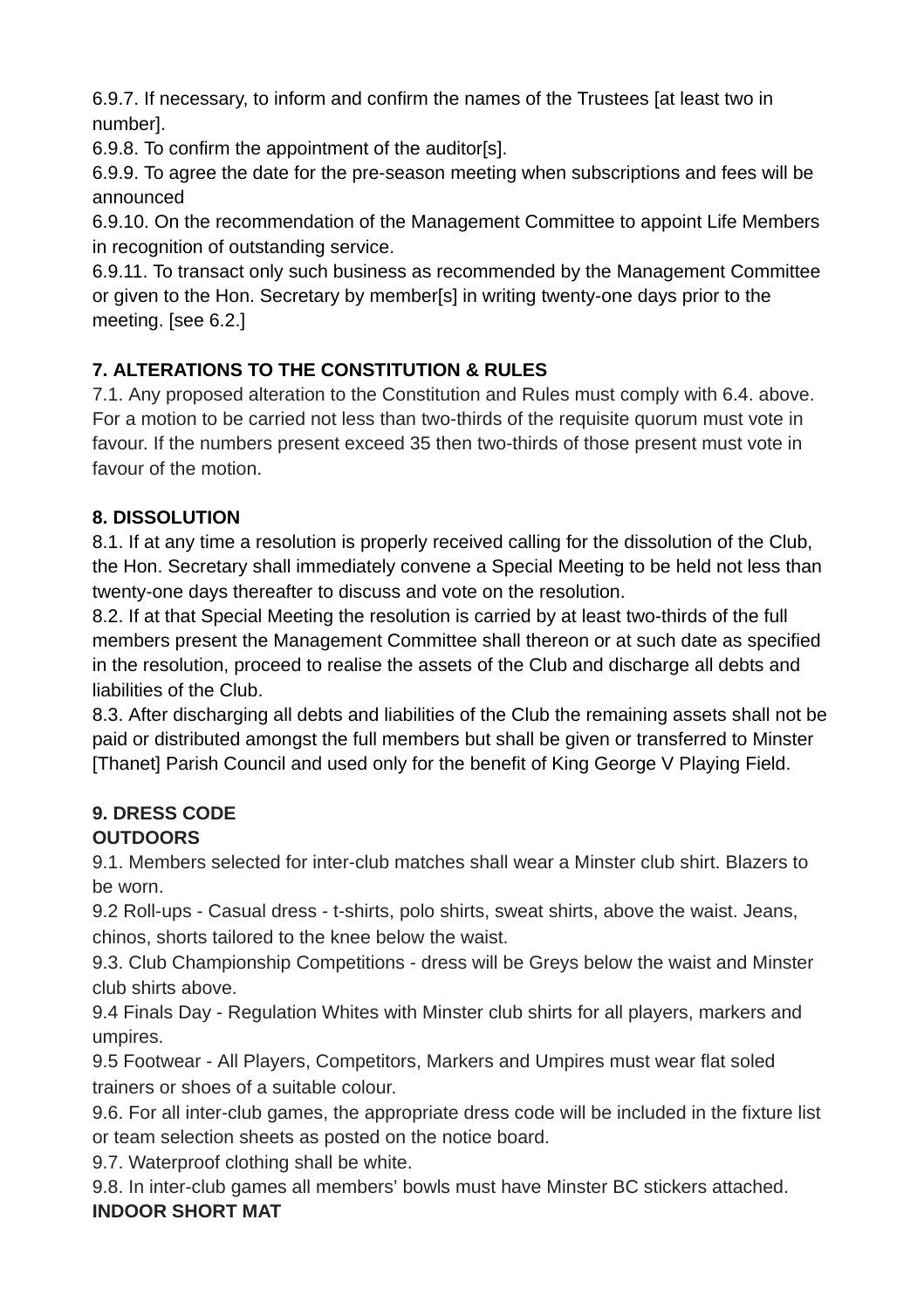9.8. Roll-ups - Casual dress.

9.9 All competitions shall be white above the waist and grey below.

## **10. COMPETITIONS & MATCHES**

10.1. No member shall play in matches or competitions unless their full membership subscription and entry fees are paid or arrange matches with visitors or non-members without permission from the Management Committee. When either short mat or outdoor season tickets have NOT been purchased then green fees are payable.

## **10. COMPETITIONS & MATCHES** (continued)

10.2. Any competitor failing to appear within thirty minutes of the scheduled or agreed time for any match will be disqualified from the competition. The only exception to this rule will be for ill-health when an alternative date will be mutually agreed with the competitor[s] by the Competitions Secretary.

## **11. LICENCE**

11.1. The sale of intoxicating liquor shall be under control of the Management Committee who shall arrange the supply thereof to members.

11.2 The hours for supplying intoxicating refreshments shall be in accordance with the licence.

11.3. The Bar Manager and his/her assistants have the right to ask for proof of membership before supplying intoxicants.

11.4. No person under the age of eighteen shall be served alcohol.

## **12. GUESTS**

12.1. Members may introduce guests to the Club whose names and addresses must be entered into the visitors' book by the member, the exception being when a match or competition is being played on the Club green or in the pavilion when the visitor shall be deemed a 'temporary member' for the day. This includes non-bowling guests. 12.2. Guests may use all the Club facilities in the company of their sponsor who must be a member and shall be responsible for the conduct of their guest/s whilst on the premises and collect the correct fees as necessary.

## **13. MISCONDUCT**

The Club shall be guided by the procedures as set out in the rules of Bowls England, the sport's governing body. A full copy of these rules is held in the Club pavilion and permanently available to members.

Bowls England Regulation 9 [MISCONDUCT] applies.

## **14. CLUB ASSETS & PROPERTY**

14.1. The assets of the Club are the property of the members and shall be under the exclusive control of the Management Committee. Any member who ceases to belong to the Club shall have no claim on these assets.